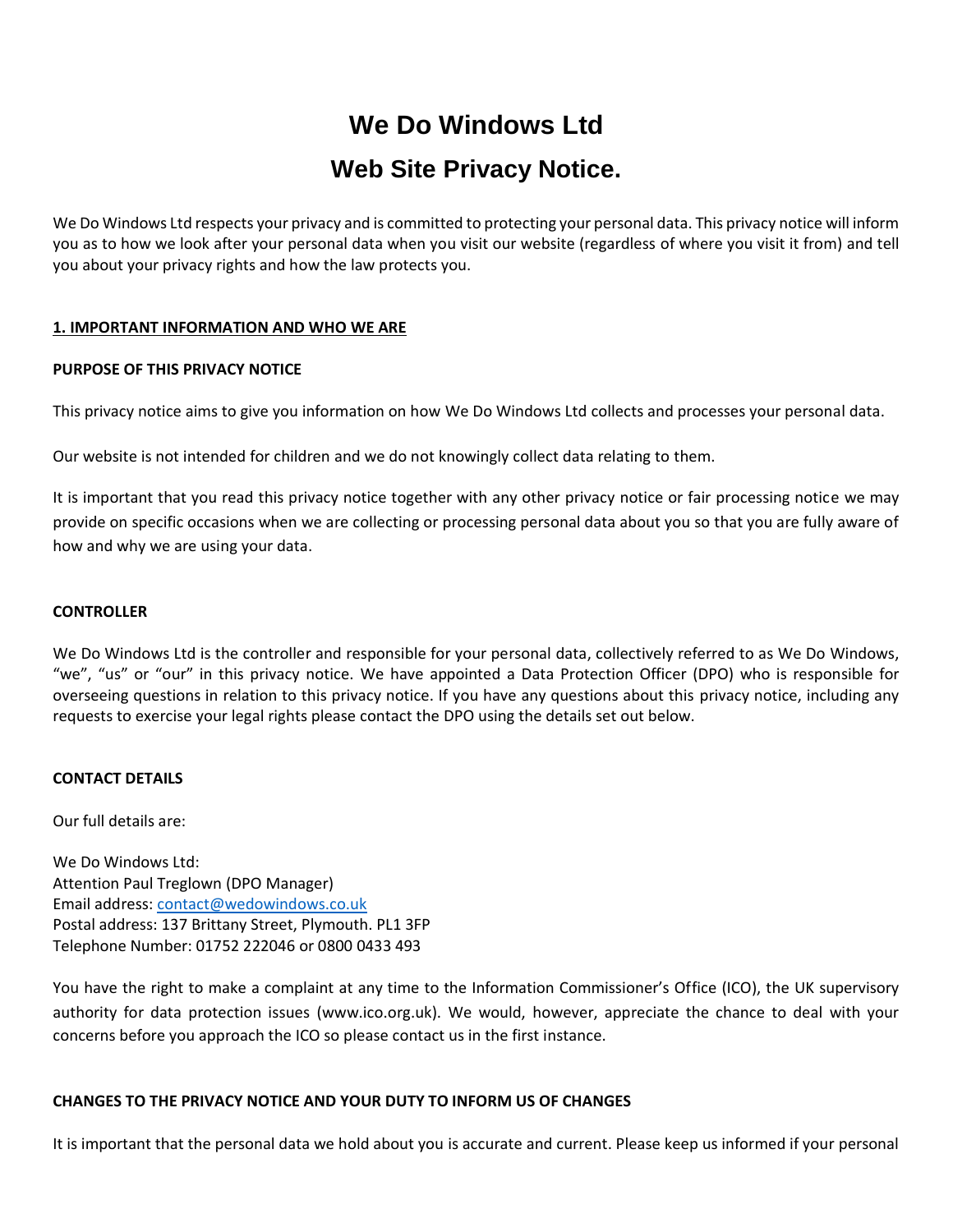data changes during your relationship with us.

#### **THIRD-PARTY LINKS**

Our website may include links to third-party websites, plug-ins and applications. Clicking on those links or enabling those connections may allow third parties to collect or share data about you. We do not control these third-party websites and are not responsible for their privacy statements. When you leave our website, we encourage you to read the privacy notice of every website you visit.

# **2. THE DATA WE COLLECT ABOUT YOU**

Personal data, or personal information, means any information about an individual from which that person can be identified. It does not include data where the identity has been removed (anonymous data).

We may collect, use, store and transfer different kinds of personal data about you which we have grouped together as follows:

- Identity Data includes: Name, Address, Telephone Numbers (Landlines and Mobile), e-mail address and quotation and job details
- Contact Data includes Invoice Address, Delivery Address, e-mail address and Telephone Numbers.
- Financial Data: We do not hold (electronically, paper copy or any other method of storage), customers Financial Data
- Marketing and Communications Data includes your preferences in receiving follow up letters or telephone calls to any quotations we have given you. We also use Aggregated Data such as Statistical and Demographic Data to monitor source and type of enquiries. Aggregated Data may be derived from your personal data but is not considered personal data in law as this data does not directly or indirectly reveal your identity.

We do not collect any Special Categories of Personal Data about you (this includes details of your race, ethnicity, religious or philosophical beliefs, sex life, sexual orientation, political opinions, trade union membership, information about your health, genetic or biometric data). Nor do we collect any information about criminal convictions and offences.

#### **IF YOU FAIL TO PROVIDE PERSONAL DATA**

Where we need to collect personal data by law, or under the terms of a contract we have with you and you fail to provide that data when requested, we may not be able to perform the contract we have or are trying to enter into with you (for example, to provide you with goods or services). In this case, we may have to cancel a product or service you have with us but we will notify you if this is the case at the time. (See our Terms and Conditions)

#### **3. HOW IS YOUR PERSONAL DATA COLLECTED?**

We use different methods to collect data from and about you including through: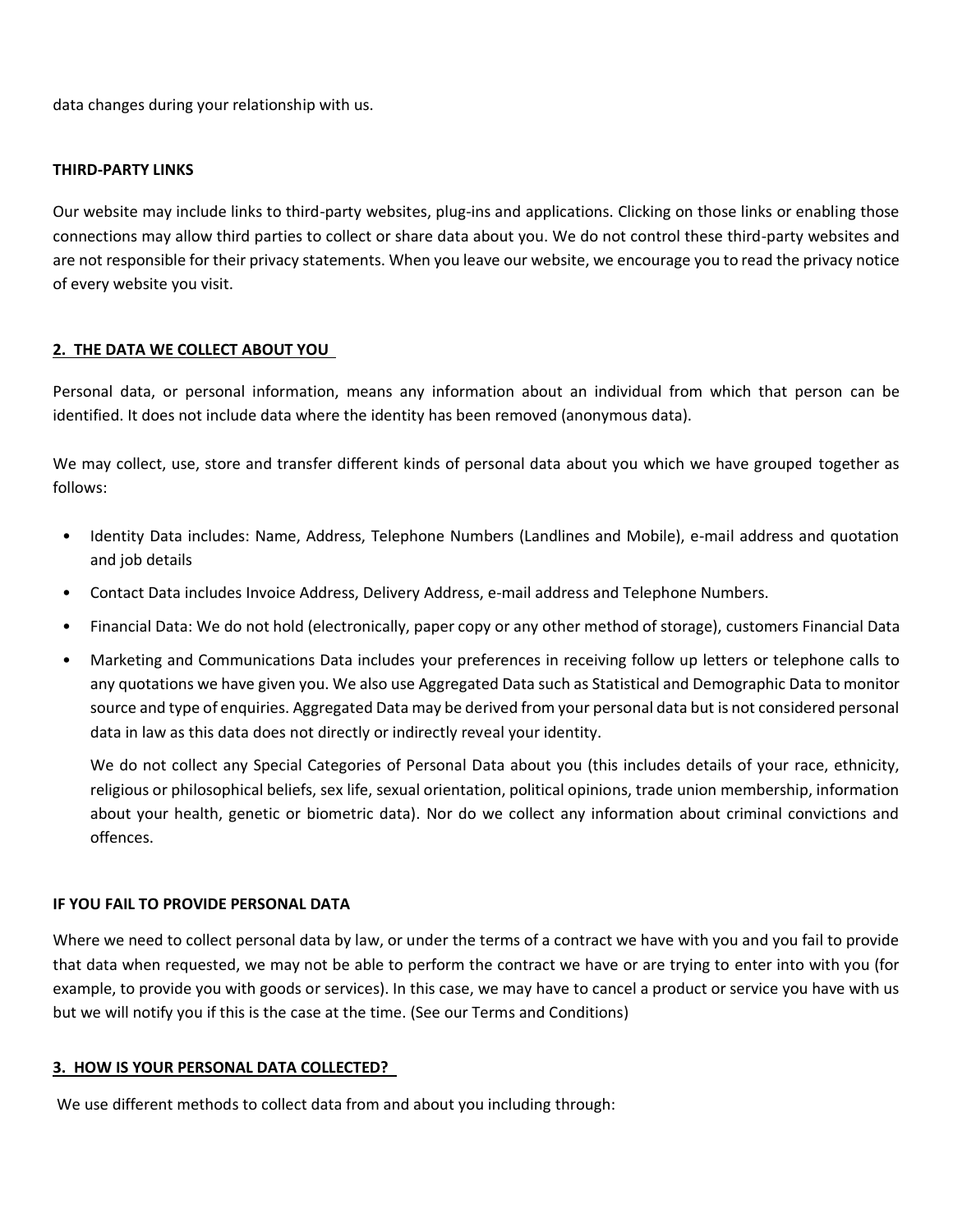- Direct interactions. You may give us your Identity and Contact details by filling in a form or by corresponding with us by post, phone, email or otherwise. This includes personal data you provide when you:
	- Enquire about for our products or services;
	- Request marketing to be sent to you;
	- Give us some feedback.

# **4. HOW WE USE YOUR PERSONAL DATA**

We will only use your personal data when the law allows us to. Most commonly, we will use your personal data in the following circumstances:

- Where we need to perform the contract we are about to enter into or have entered into with you.
- Where it is necessary for our legitimate interests (or those of a third party) and your interests and fundamental rights do not override those interests.
- Where we need to comply with a legal or regulatory obligation.

Generally, we do not rely on consent as a legal basis for processing your personal data other than in relation to sending third party direct marketing communications to you via email or text message. You have the right to withdraw consent to marketing at any time by [Contacting us.](#page-0-0)

# **PURPOSES FOR WHICH WE WILL USE YOUR PERSONAL DATA**

We have set out below, in a table format, a description of all the ways we plan to use your personal data, and which of the legal bases we rely on to do so. We have also identified what our legitimate interests are where appropriate.

Note that we may process your personal data for more than one lawful ground depending on the specific purpose for which we are using your data. Please [Contact us](#page-0-0) if you need details about the specific legal ground we are relying on to process your personal data where more than one ground has been set out in the table below.

| Purpose/Activity                                                                 | Type of data                | Lawful basis for processing including basis of<br>legitimate interest                    |
|----------------------------------------------------------------------------------|-----------------------------|------------------------------------------------------------------------------------------|
| To register you as a new customer                                                | (a) Identity<br>(b) Contact | Performance of a contract with you                                                       |
| To process and deliver your order<br>including:<br>(a) Manage payments, fees and | (a) Identity<br>(b) Contact | (a) Performance of a contract with you<br>(b) Necessary for our legitimate interests (to |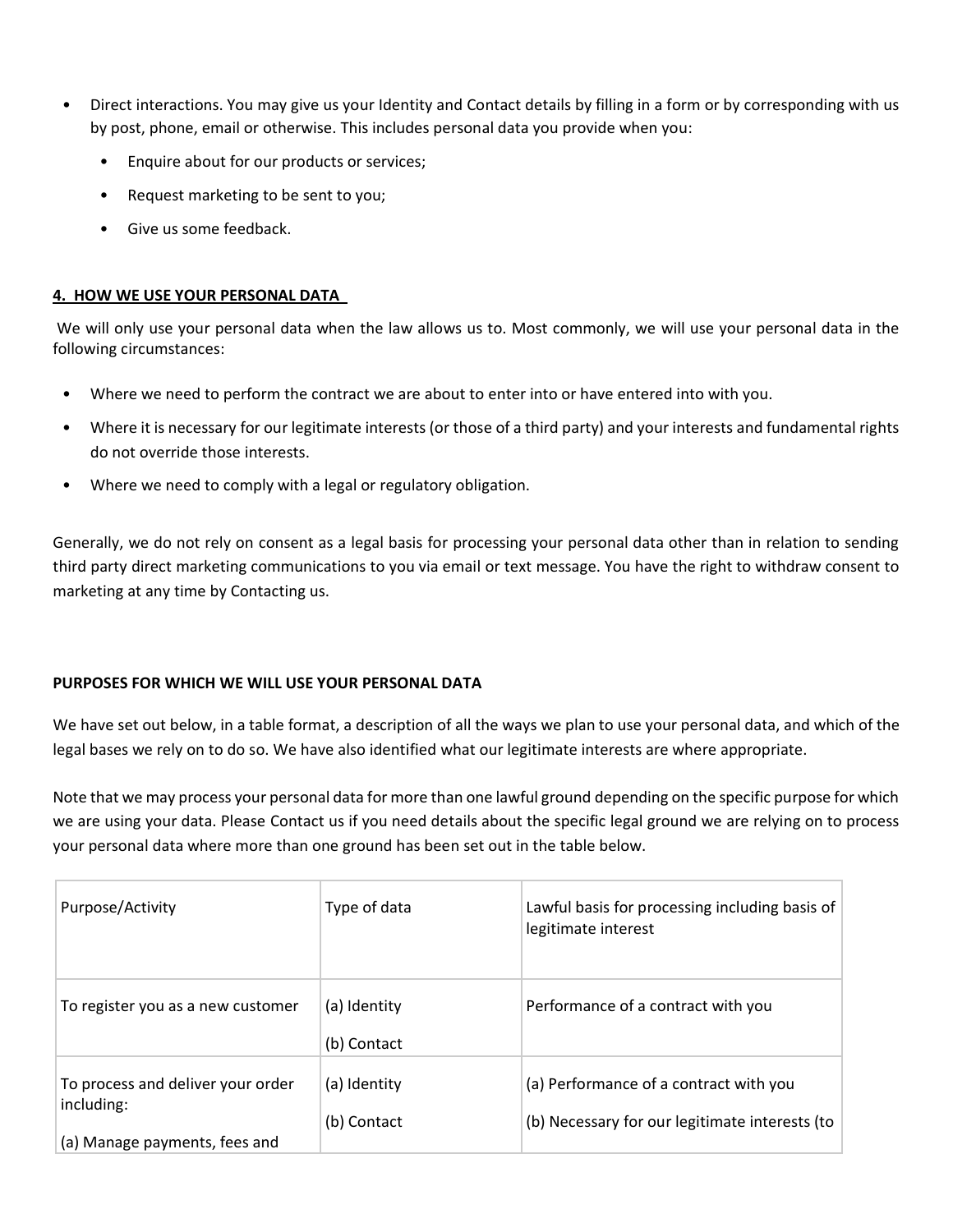| charges<br>(b) Collect and recover money owed<br>to us                                                                                                                                  | (c) Financial<br>(d) Transaction<br>(e) Marketing and<br>Communications                        | recover debts due to us)                                                                                                                                                                                                                                                                                    |
|-----------------------------------------------------------------------------------------------------------------------------------------------------------------------------------------|------------------------------------------------------------------------------------------------|-------------------------------------------------------------------------------------------------------------------------------------------------------------------------------------------------------------------------------------------------------------------------------------------------------------|
| To manage our relationship with<br>you which will include:<br>(a) Notifying you about changes to<br>our terms or privacy policy<br>(b) Asking you to leave a review or<br>take a survey | (a) Identity<br>(b) Contact<br>(c) Profile<br>(d) Marketing and<br>Communications              | (a) Performance of a contract with you<br>(b) Necessary to comply with a legal<br>obligation<br>(c) Necessary for our legitimate interests (to<br>keep our records updated and to study how<br>customers use our products/services)                                                                         |
| To enable you to partake in a prize<br>draw, competition or complete a<br>survey                                                                                                        | (a) Identity<br>(b) Contact<br>(c) Profile<br>(d) Usage<br>(e) Marketing and<br>Communications | (a) Performance of a contract with you<br>(b) Necessary for our legitimate interests (to<br>study how customers use our<br>products/services, to develop them and<br>grow our business)                                                                                                                     |
| To administer and protect our<br>business and this website (including<br>troubleshooting, data analysis,<br>testing, system maintenance<br>support, reporting and hosting of<br>data)   | (a) Identity<br>(b) Contact<br>(c) Technical                                                   | (a) Necessary for our legitimate interests<br>(for running our business, provision of<br>administration and IT services, network<br>security, to prevent fraud and in the context<br>of a business reorganisation or group<br>restructuring exercise)<br>(b) Necessary to comply with a legal<br>obligation |
| To deliver relevant website content<br>and advertisements to you and<br>measure or understand the<br>effectiveness of the advertising we<br>serve to you                                | (a) Identity<br>(b) Contact<br>(c) Profile<br>(d) Usage<br>(e) Marketing and<br>Communications | Necessary for our legitimate interests (to<br>study how customers use our<br>products/services, to develop them, to grow<br>our business and to inform our marketing<br>strategy)                                                                                                                           |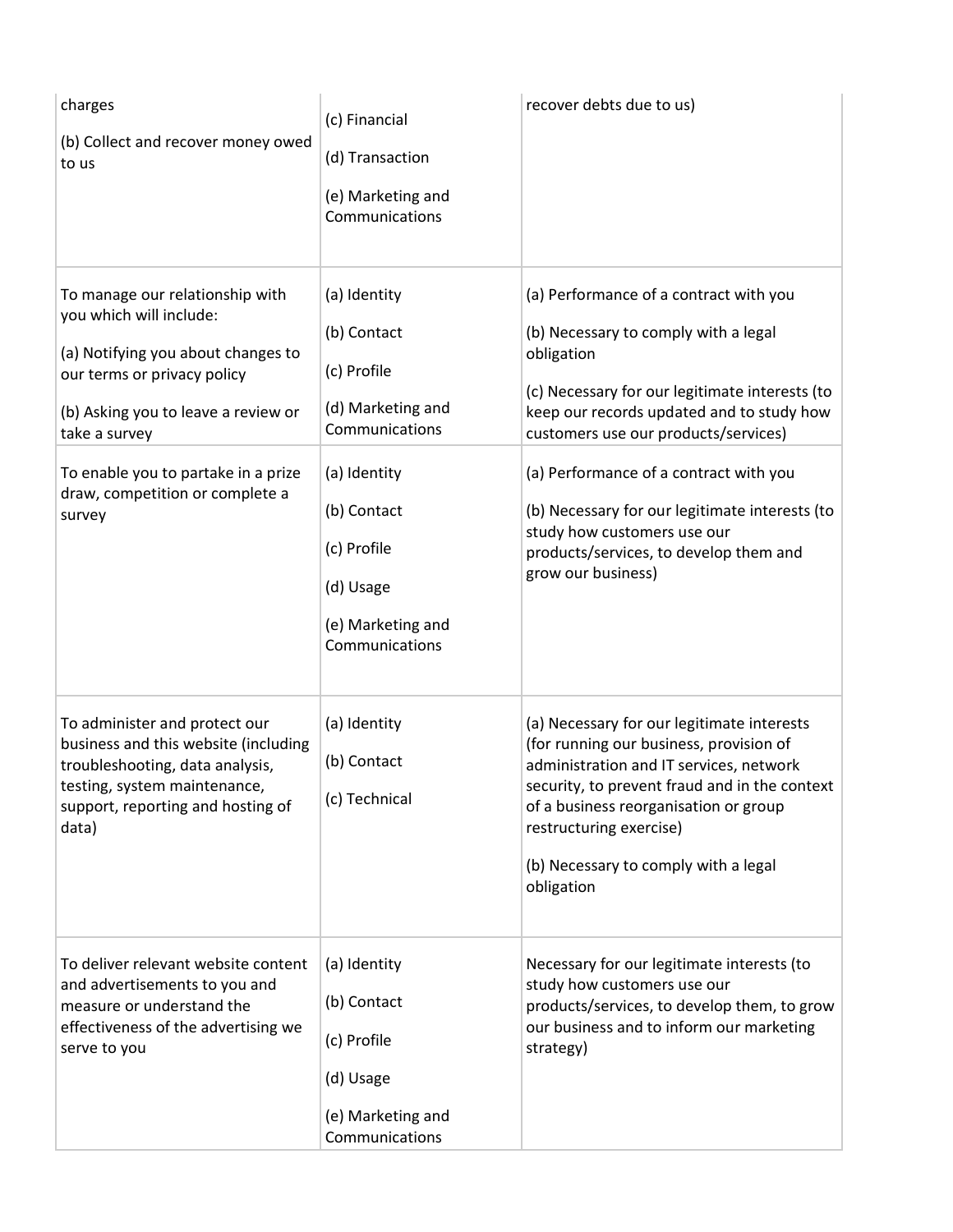|                                                                                                                             | (f) Technical                                                            |                                                                                                                                                                                                                         |
|-----------------------------------------------------------------------------------------------------------------------------|--------------------------------------------------------------------------|-------------------------------------------------------------------------------------------------------------------------------------------------------------------------------------------------------------------------|
| To use data analytics to improve our<br>website, products/services,<br>marketing, customer relationships<br>and experiences | (a) Technical<br>(b) Usage                                               | Necessary for our legitimate interests (to<br>define types of customers for our products<br>and services, to keep our website updated<br>and relevant, to develop our business and<br>to inform our marketing strategy) |
| To make suggestions and<br>recommendations to you about<br>goods or services that may be of<br>interest to you              | (a) Identity<br>(b) Contact<br>(c) Technical<br>(d) Usage<br>(e) Profile | Necessary for our legitimate interests (to<br>develop our products/services and grow our<br>business)                                                                                                                   |

# **MARKETING**

We strive to provide you with choices regarding certain personal data uses, particularly around marketing and advertising. We may use your Identity and contact details to form a view on what we think you may be of interest to you. This is how we decide which products, services and offers may be relevant for you (we call this marketing).

You may receive follow up letters and marketing communications from us if you have purchased goods and services from us and,([or if you provided us with your details when you entered a competition or registered for a promotion) and, in each case, you have not opted out of receiving that marketing.

#### **THIRD-PARTY MARKETING**

We do not participate in Third Party marketing but will get your express opt-in consent before we share your personal data within the We Do Windows Ltd group of companies for marketing purposes.

#### **OPTING OUT**

You can ask us to stop sending you marketing messages at any time by contacting us at:

We Do Windows Ltd: Attention Paul Treglown (DPO Manager)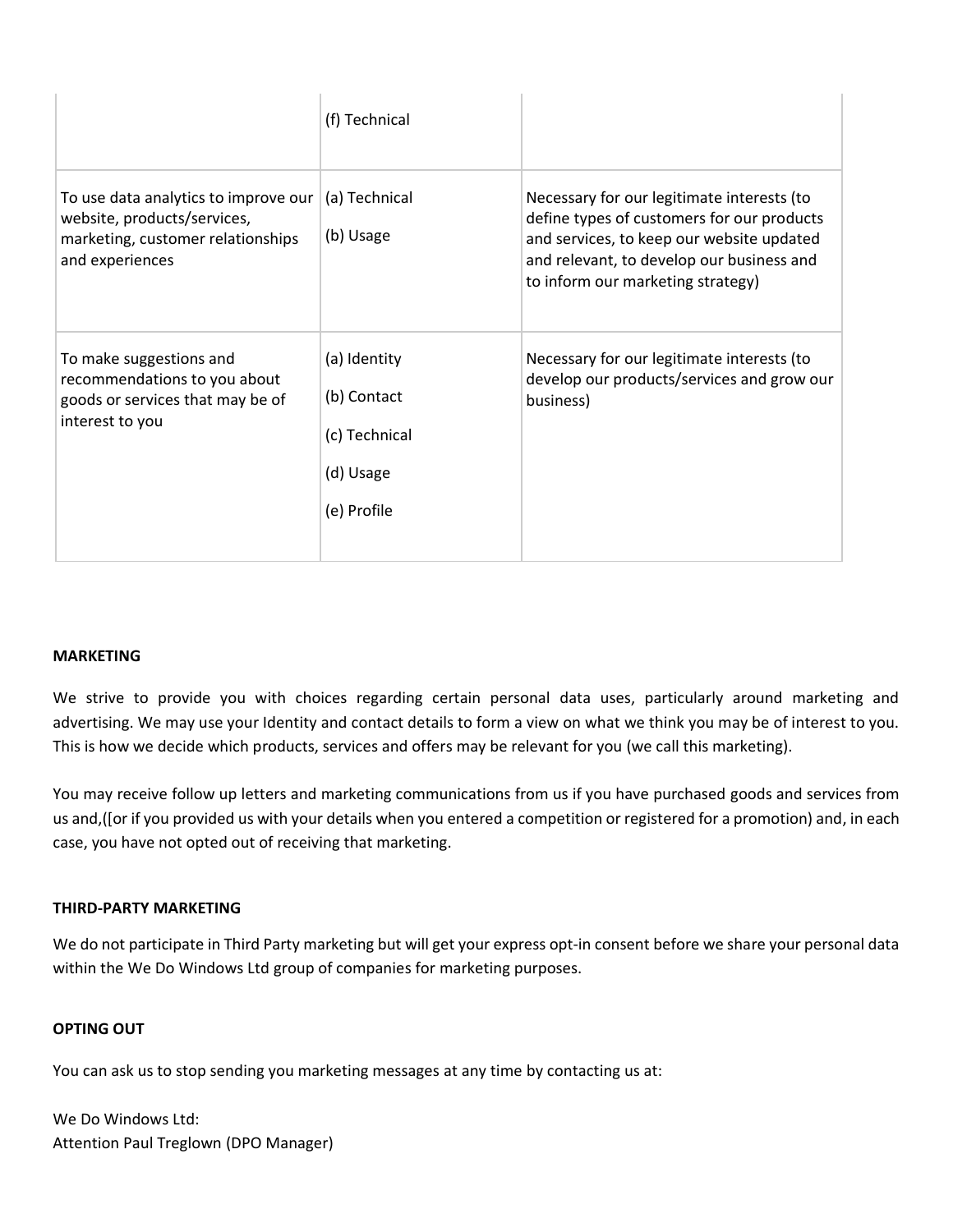Email address: contact@wedowindows.co.uk Postal address: 137 Brittany Street, Plymouth. PL1 3FP Telephone Number: 01752 222046

Where you opt out of receiving these marketing messages, this will not apply to personal data provided to us as a result of a product/service purchase, warranty registration, product/service experience or other transactions.

# **COOKIES**

You can set your browser to refuse all or some browser cookies, or to alert you when websites set or access cookies. If you disable or refuse cookies, please note that some parts of this website may become inaccessible or not function properly.

# **CHANGE OF PURPOSE**

We will only use your personal data for the purposes for which we collected it, unless we reasonably consider that we need to use it for another reason and that reason is compatible with the original purpose. If you wish to get an explanation as to how the processing for the new purpose is compatible with the original purpose, please [Contact us](#page-0-0) at:

We Do Windows Ltd: Attention Paul Treglown (DPO Manager) Email address: contact@wedowindows.co.uk Postal address: 137 Brittany Street, Plymouth. PL1 3FP Telephone Number: 01752 222046

If we need to use your personal data for an unrelated purpose, we will notify you and we will explain the legal basis which allows us to do so.

Please note that we may process your personal data without your knowledge or consent, in compliance with the above rules, where this is required or permitted by law.

# **5. DISCLOSURES OF YOUR PERSONAL DATA**

We may have to share your personal data with the parties set out below for the purposes set out in the table in paragraph 4 above.

- Internal Third Parties.
- Third parties to whom we may choose to sell, transfer, or merge parts of our business or our assets. Alternatively, we may seek to acquire other businesses or merge with them. If a change happens to our business, then the new owners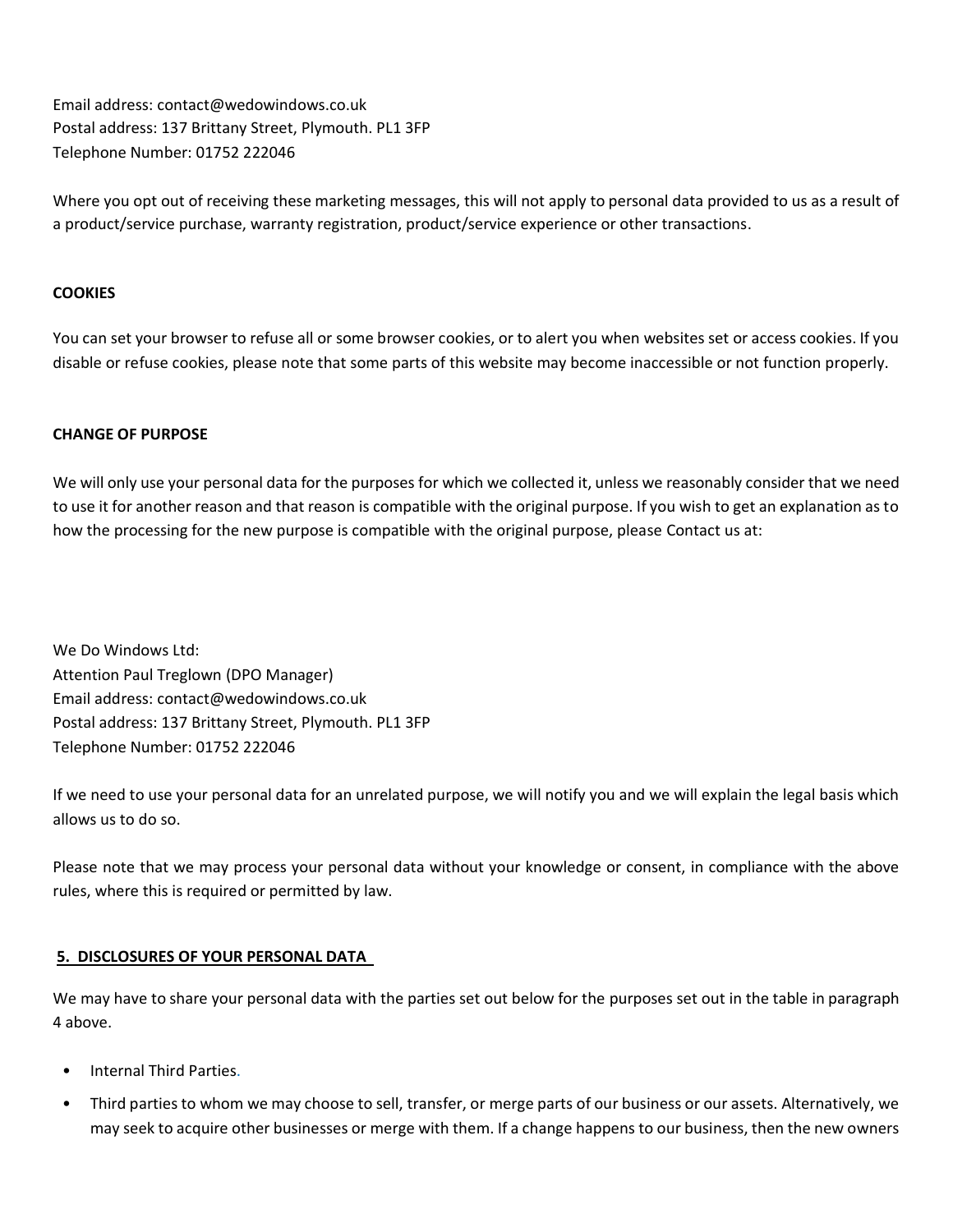may use your personal data in the same way as set out in this privacy notice.

We require all third parties to respect the security of your personal data and to treat it in accordance with the law. We do not allow our third-party service providers to use your personal data for their own purposes and only permit them to process your personal data for specified purposes and in accordance with our instructions.

# **6. DATA SECURITY**

We have put in place appropriate security measures to prevent your personal data from being accidentally lost, used or accessed in an unauthorised way, altered or disclosed. In addition, we limit access to your personal data to those employees, agents, contractors and other third parties who have a business need to know. They will only process your personal data on our instructions and they are subject to a duty of confidentiality.

We have put in place procedures to deal with any suspected personal data breach and will notify you and any applicable regulator of a breach where we are legally required to do so.

# **7. DATA RETENTION**

# **HOW LONG WILL YOU USE MY PERSONAL DATA FOR?**

We will only retain your personal data for as long as necessary to fulfil the purposes we collected it for, including for the purposes of satisfying guarantees or any legal, accounting, or reporting requirements.

To determine the appropriate retention period for personal data, we consider the amount, nature, and sensitivity of the personal data, the potential risk of harm from unauthorised use or disclosure of your personal data, the purposes for which we process your personal data and whether we can achieve those purposes through other means, and the applicable legal requirements.

Details of retention periods for different aspects of your personal data are available, which you can request from us by [Contacting us](#page-0-0) OR as set out in the table in paragraph 4 above.

In some circumstances you can ask us to delete your data: see Request Erasure below for further information.

In some circumstances we may anonymise your personal data (so that it can no longer be associated with you) for research or statistical purposes in which case we may use this information indefinitely without further notice to you.

# **8. YOUR LEGAL RIGHTS**

Under certain circumstances, you have rights under data protection laws in relation to your personal data.

- Request access to your personal data.
- Request correction of your personal data.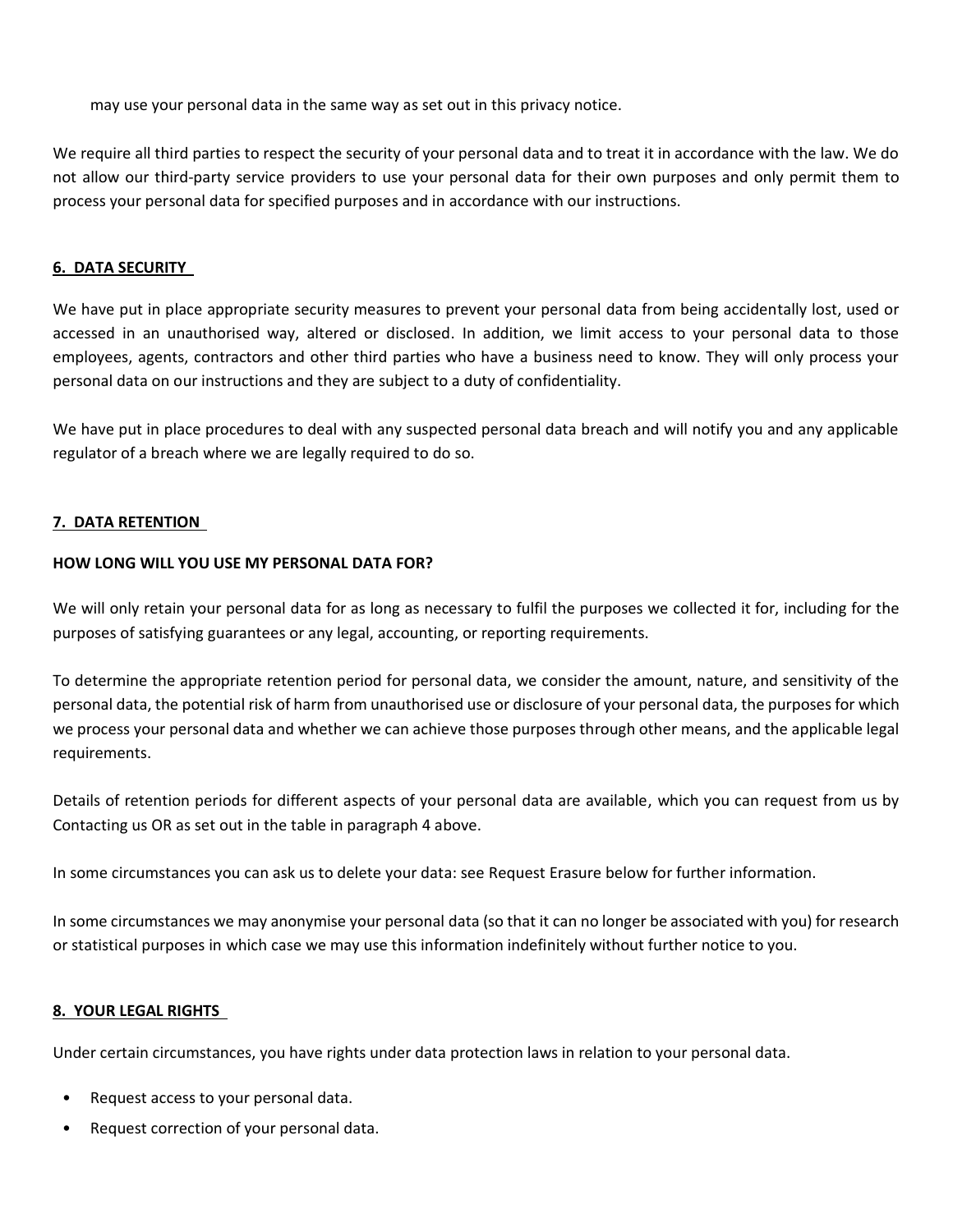- Request erasure of your personal data.
- Object to processing of your personal data.
- Request restriction of processing your personal data.
- Request transfer of your personal data.
- Right to withdraw consent.

If you wish to exercise any of the rights set out above, please [Contact us.](#page-0-0)

#### **NO FEE USUALLY REQUIRED**

You will not have to pay a fee to access your personal data (or to exercise any of the other rights). However, we may charge a reasonable fee if your request is clearly unfounded, repetitive or excessive. Alternatively, we may refuse to comply with your request in these circumstances.

#### **WHAT WE MAY NEED FROM YOU**

We may need to request specific information from you to help us confirm your identity and ensure your right to access your personal data (or to exercise any of your other rights). This is a security measure to ensure that personal data is not disclosed to any person who has no right to receive it. We may also contact you to ask you for further information in relation to your request to speed up our response.

#### **TIME LIMIT TO RESPOND**

We try to respond to all legitimate requests within one month. Occasionally it may take us longer than a month if your request is particularly complex or you have made a number of requests. In this case, we will notify you and keep you updated.

#### **9. GLOSSARY**

#### **LAWFUL BASIS**

Legitimate Interest means the interest of our business in conducting and managing our business to enable us to give you the best service/product and the best and most secure experience. We make sure we consider and balance any potential impact on you (both positive and negative) and your rights before we process your personal data for our legitimate interests. We do not use your personal data for activities where our interests are overridden by the impact on you (unless we have your consent or are otherwise required or permitted to by law). You can obtain further information about how we assess our legitimate interests against any potential impact on you in respect of specific activities by [Contacting us](#page-0-0)

Performance of Contract means processing your data where it is necessary for the performance of a contract to which you are a party or to take steps at your request before entering into such a contract.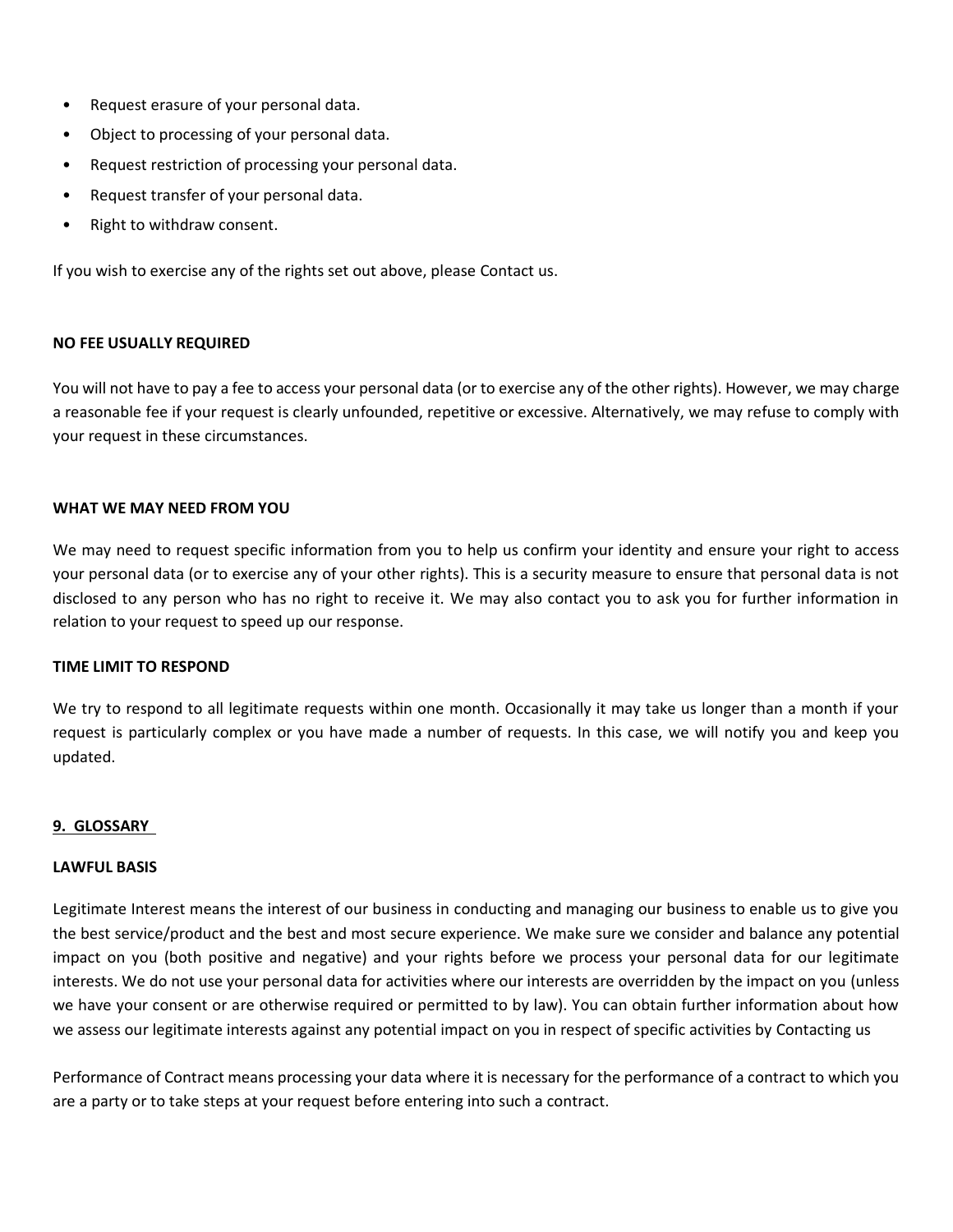Comply with a legal or regulatory obligation means processing your personal data where it is necessary for compliance with a legal or regulatory obligation that we are subject to.

#### **THIRD PARTIES**

#### **INTERNAL THIRD PARTIES**

Other companies in the We Do Windows Ltd Group who are based in the UK and provide IT and administration services.

#### **EXTERNAL THIRD PARTIES**

- Service providers based in the UK who provide IT and system administration services.
- Professional advisers acting as processors or joint controllers including lawyers, bankers, auditors and insurers based in the United Kingdom who provide consultancy, banking, legal, insurance and accounting services.
- HM Revenue & Customs, regulators and other authorities based in the United Kingdom require reporting of processing activities in certain circumstances.

#### **YOUR LEGAL RIGHTS**

You have the right to:

Request access to your personal data (commonly known as a "data subject access request"). This enables you to receive a copy of the personal data we hold about you and to check that we are lawfully processing it.

Request correction of the personal data that we hold about you. This enables you to have any incomplete or inaccurate data we hold about you corrected, though we may need to verify the accuracy of the new data you provide to us.

Request erasure of your personal data. This enables you to ask us to delete or remove personal data where there is no good reason for us continuing to process it. You also have the right to ask us to delete or remove your personal data where you have successfully exercised your right to object to processing (see below), where we may have processed your information unlawfully or where we are required to erase your personal data to comply with local law. Note, however, that we may not always be able to comply with your request of erasure for specific legal reasons which will be notified to you, if applicable, at the time of your request.

Object to processing of your personal data where we are relying on a legitimate interest (or those of a third party) and there is something about your particular situation which makes you want to object to processing on this ground as you feel it impacts on your fundamental rights and freedoms. You also have the right to object where we are processing your personal data for direct marketing purposes. In some cases, we may demonstrate that we have compelling legitimate